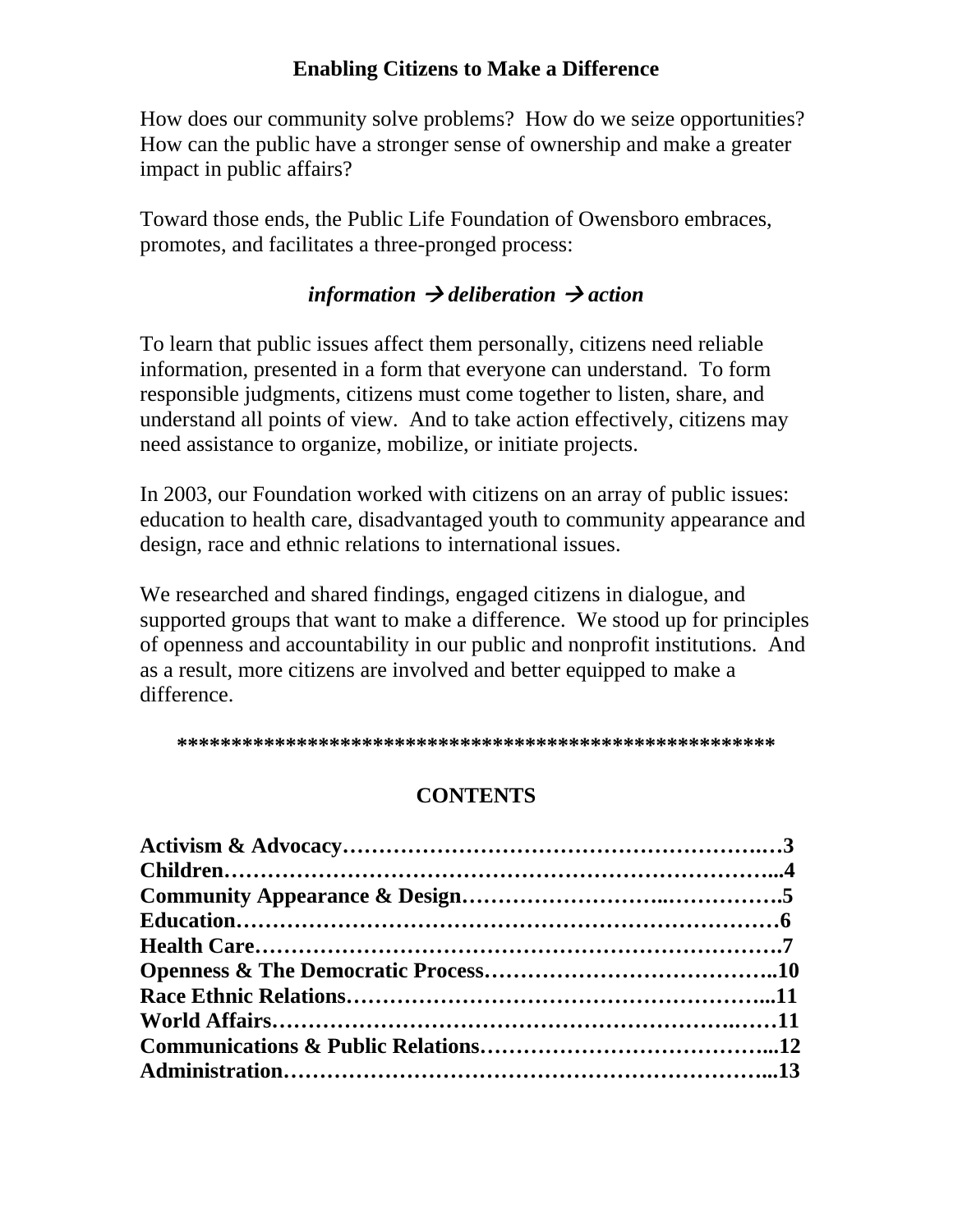# **Major Initiatives 2003**

## **ACTIVISM & ADVOCACY**

#### 2003 Activities



The Foundation encouraged, assisted, and supported public participation through our work with six established organizations and citizens organized on an ad hoc basis around specific issues. We provided one-on-one consultation to leaders, staff, members, committees and task forces. We provided administrative and financial support.

We also organized and conducted a civic action workshop for a broader group of nonprofit leaders to inform them of tools (including legislative lobbying activities) available to community organizations.

- The Citizens Committee on Education, Citizens Health Care Advocates, Goodfellows Club, PRIDE, Unity Coalition, and the Owensboro Area World Affairs Council continue to improve, expand, and are better positioned for the future.
- Hundreds of citizens discovered opportunities for community service through these organizations, and thousands more participated in workshops, forums, focus groups, surveys, and campaigns conducted by them.
- Leaders from more than 20 organizations are better equipped to expand their role and effectiveness as advocates and activists.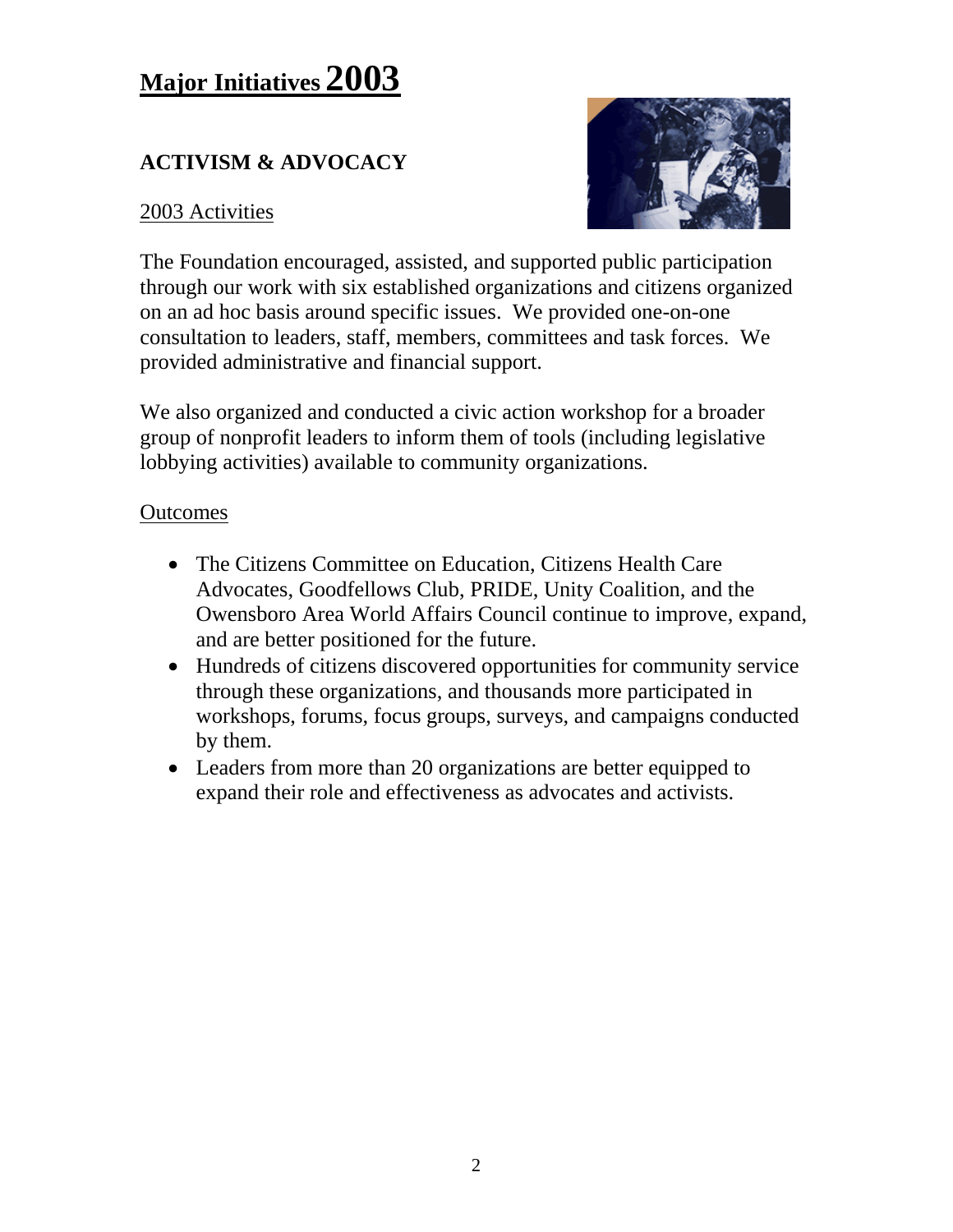#### **CHILDREN**



#### **Goodfellows Club**

#### 2003 Activities

The Foundation provided office space and administrative support for the Goodfellows Club (established in 1916). The Foundation president serves on the board of directors, leads the annual planning retreat, and co-chairs a committee. Other PLFO staff and a Foundation director also serve on the board. In 2003, the Goodfellows added a benefit tennis tournament and expanded the "Soup Day for Kids" promotion in local workplaces.

- More than 100 volunteers involved.
- Annual "Roll Call" campaign attracted more than 1,000 donations and nearly \$90,000.
- Working through local schools, the Goodfellows served more than 1,000 disadvantaged children (shoes, clothing, and emergency assistance) and more than 1,000 children attended the traditional Christmas Eve party.
- Provided financial support for a new dental care initiative for disadvantaged youth.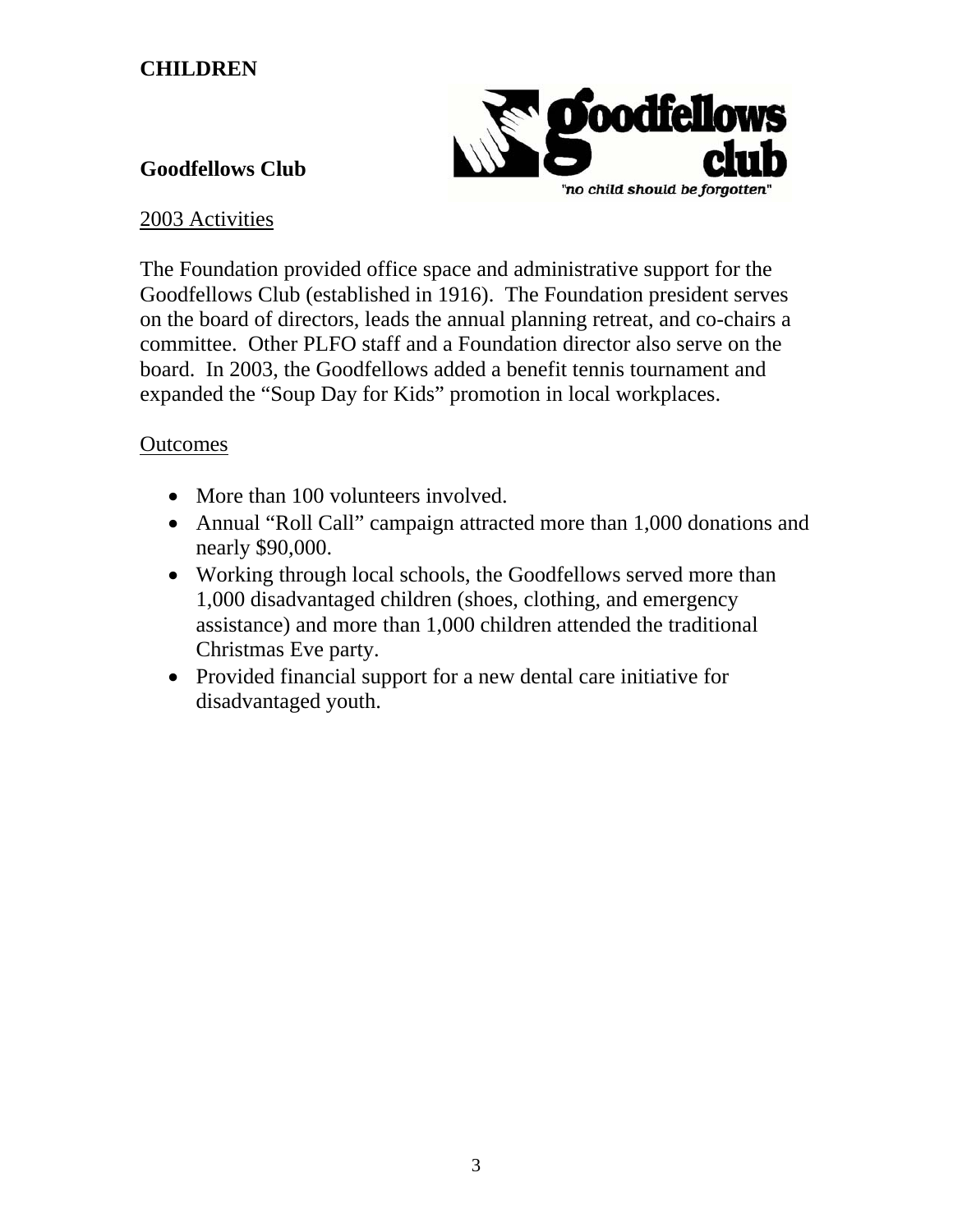## **COMMUNITY APPEARANCE & DESIGN**

#### **PRIDE (Public Responsibility in Designing our Environment)**

#### 2003 Activities



The Foundation provided office space, staff, administrative and financial support to this grass roots organization that seeks to improve the appearance of our community through citizen involvement.

- Administrative progress: 407 members, 10 active committees, regular guest speakers, successful fund-raising events.
- More than 380 participants in 20 "Crafting a Vision for Community Design" workshops.
- Increased awareness, networking, and citizen influence regarding the aesthetic impact of transportation projects, city entrance signs, medians, public buildings, parks, public art, planning and zoning policies, major landmarks (bridge, water tower), and more.
- Established an annual awards program.
- Lifted the sense of possibilities by visiting and examining programs from other cities (e.g., Columbus, Indiana).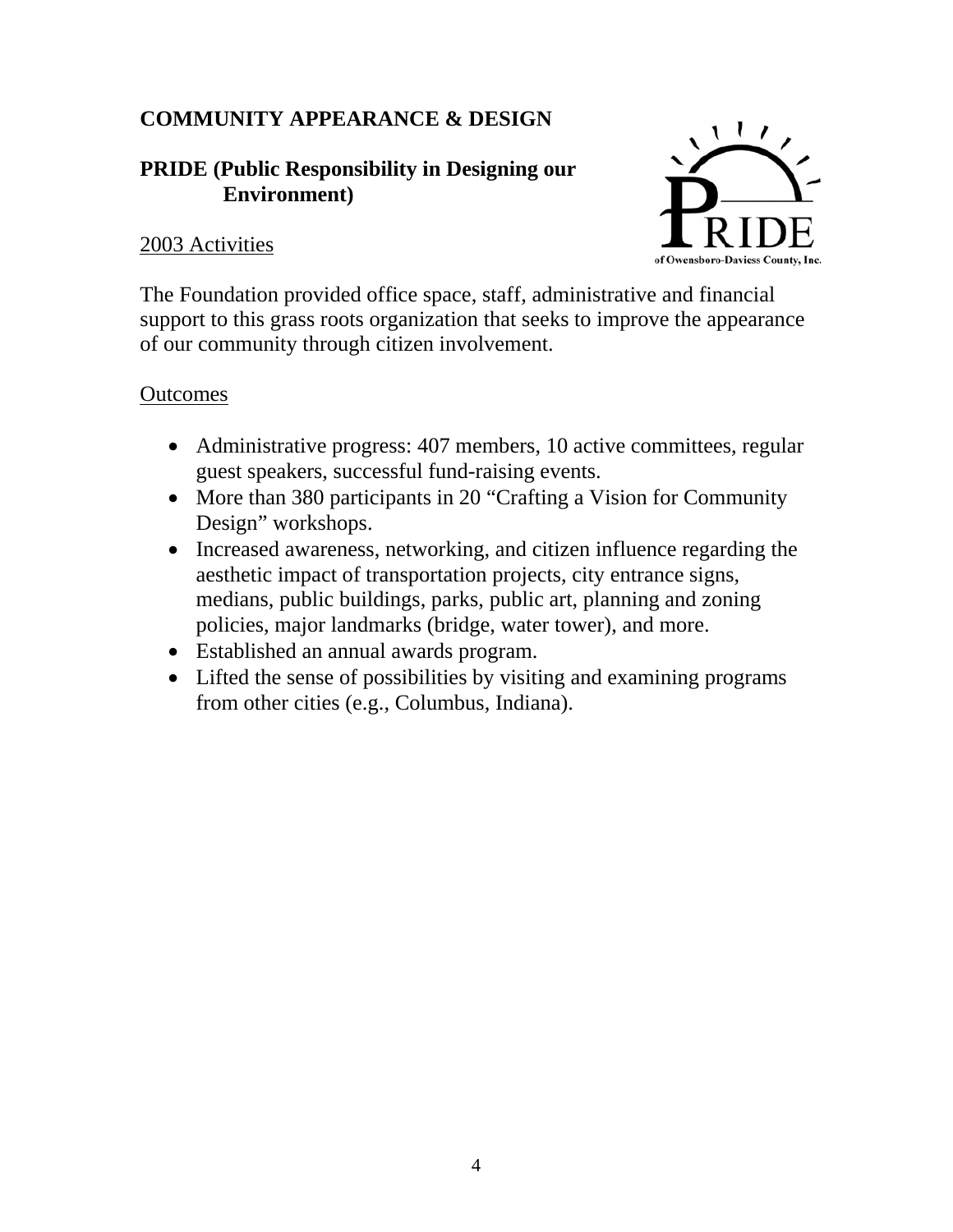## **EDUCATION**

#### **Citizens Committee on Education (CCE)**

#### 2003 Activities



The Foundation provided work space for CCE volunteers and records, administrative and financial support. The Foundation president also serves in a CCE leadership capacity.

The CCE has and is focused on three priorities:

- 1. the growing disparities between the Owensboro and Daviess County Public Schools (student population, tax rates, tax base, and finances)
- 2. the need for a community plan for higher education
- 3. the need to instill a higher cultural value of education and learning

- The CCE met monthly; committees convened as needed to manage projects. Guest speakers kept members abreast of issues facing education in our community.
- The Foundation and the CCE released a study of financial and student population trends of the Owensboro and Daviess County Public Schools. Public presentations-discussions were followed by specific recommendations, including: an objective examination of the advantages and disadvantages of consolidating the two systems, increased short-term collaboration (e.g., calendars, transportation).
- The CCE requested proposals from leading national firms for a study to determine needs and opportunities for higher education in Owensboro-Daviess County. The Washington-based NORED firm (William Chance, Ph.D.) was selected.
- A CCE task force, coordinated by volunteer project manager Mimi Davis, Ph.D., crafted the Learning Community program. This grass roots effort will energize groups, employers, families, churches, and others to instill a deeper cultural appreciation of education and lifelong learning.
- To date, CCE members have raised more than \$50,000 for these CCE projects.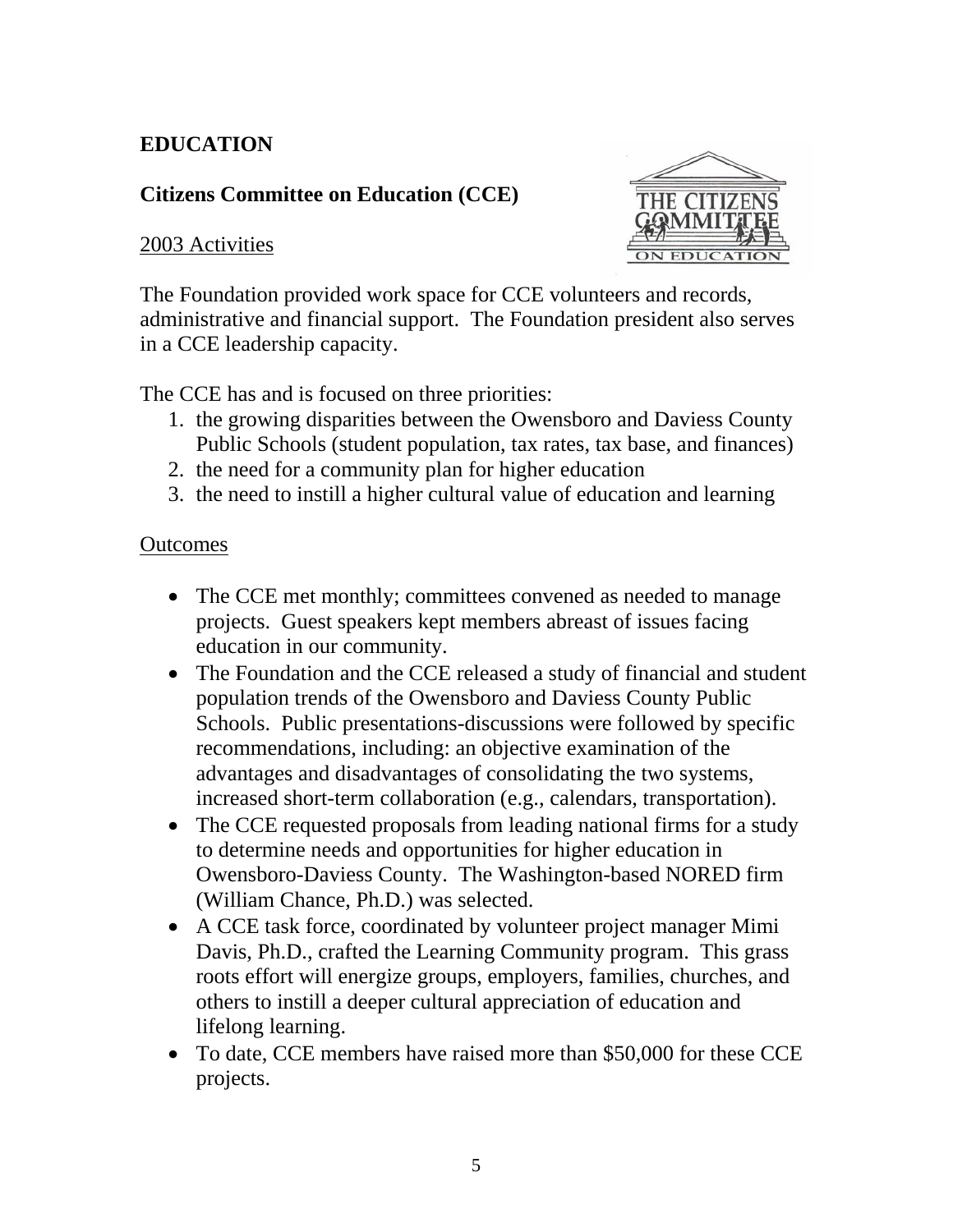#### **HEALTH CARE**

#### **Access to Health Care**

#### 2003 Activities



The Foundation established task forces, convened and facilitated meetings to explore ways to make prescription drugs and medical transportation more accessible. We supported a proposal to fund a health department clinic to serve residents of public housing and homeless shelters. We also raised awareness for the need for a coordinated community plan for clinics, prescription drug assistance, and other services.

#### **Outcomes**

- Through GRITS, the first phase of a comprehensive computerized system is in place that connects people who need transportation with available resources.
- A Prescription Drug Service Center model, developed by the task force, is integrated into the proposed Daviess County Community Access Program (DC-CAP). Green River District Health Department will provide space in its new headquarters.

#### **Health Care Advocacy Group**

2003 Activities



to speak out

The Foundation continued its support of Citizens Health Care Advocates (CHCA) by providing consultation, office space, and administrative support. Although less than two years old, CHCA has grown in numbers, visibility, credibility, and impact.

- CHCA attracted 92 members and more than 400 people to meetings.
- CHCA organized and conducted several forums and panel discussions on key health care issues.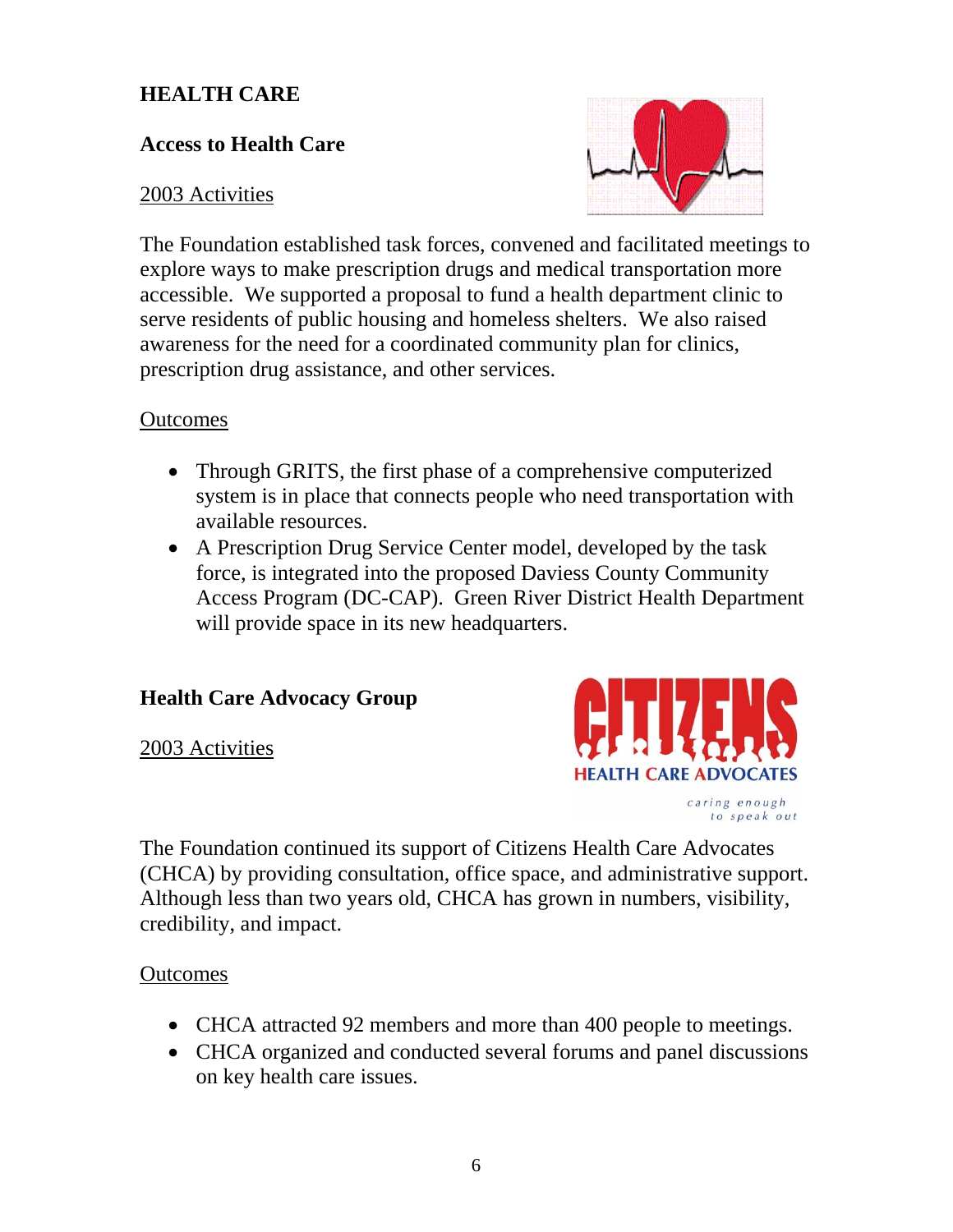- CHCA featured speakers from OMHS, health department, clinics, HealthPark, school nurses, and other key agencies and programs – and heightened awareness through public access channel broadcasts.
- CHCA issued an "Action Alert" encouraging citizens to share their views on the tobacco tax with state legislators.
- CHCA saluted compassionate health care professionals through its R.C. Neblett Service Awards program.
- CHCA hosted regular "Speak Out" sessions to enhance the public voice regarding health care concerns.
- CHCA members serve on committees, task forces; attend public meetings, conferences, and more.

#### **Health Insurance Costs**



#### 2003 Activities

Responding to teachers and state employees who questioned why their health insurance premiums were higher in Daviess County than most other areas of Kentucky, the Foundation commissioned a study by former *Courier-Journal* reporter Fran Ellers to get to the bottom of it.

"Health Insurance Premiums in Daviess County" was distributed widely, adapted for community presentations, presented on public access television, and elements were published in a newspaper series.

- Citizens, organizations, and community leaders have a better understanding of local factors that drive health insurance premiums.
- Many citizens learned that hospital charges affect health care costs more than physician charges.
- Many citizens learned that only six percent of patients pay published hospital charges.
- The report underscored the need for our community to reduce utilization of the health care system, redirect more care from the emergency room to primary care, and develop an effective community plan toward healthier lifestyle choices.
- State employees and teachers still have only one health insurance choice, but a new provider, Humana, introduced significantly lower premiums into this market.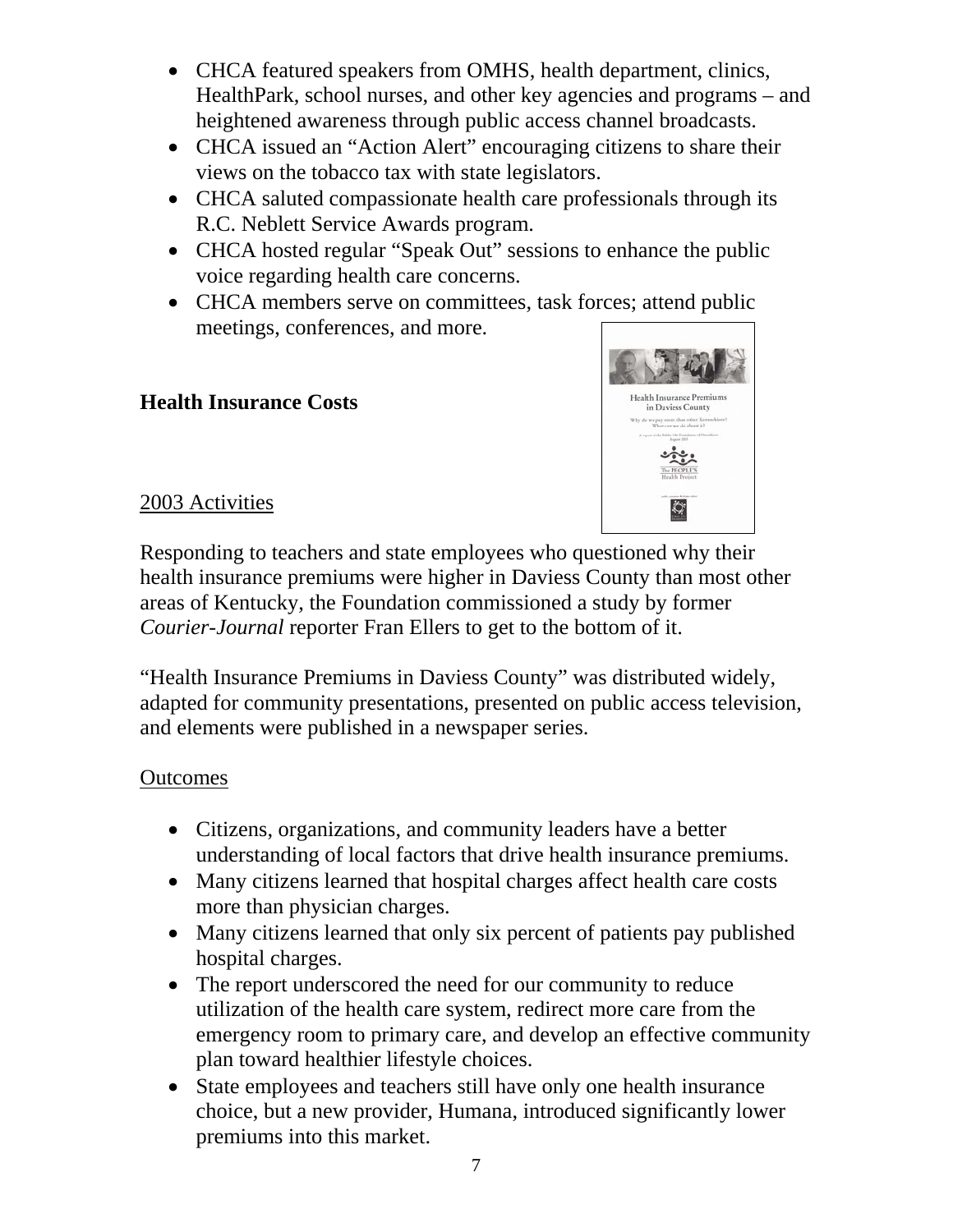#### 2003 Activities



Following the buyout of Catholic Health Partners, officials were faced with restructuring the governance of our community hospital, Owensboro Mercy Health System (OMHS). They welcomed public input, but citizens needed more information regarding all the options – presented clearly and objectively – to understand the importance of the matters at hand. Should our hospital be a public or private institution? How should the governing body be selected? How can the new OMHS board ensure public trust and confidence?

Citizens needed a forum to examine issues and options thoroughly, to weigh advantages and disadvantages, to understand all points of view. The Foundation researched information, prepared materials, convened citizens from diverse backgrounds, and shared the results with hospital officials and elected officials. We commissioned two position papers and offered proposals on governance and citizen participation.

The Foundation also encouraged OMHS to be more accountable to the community. We encouraged and promoted public meetings, funded advertising and broadcasts of meetings and hearings on public access television. We urged OMHS officials to open meetings to the public, allow public comment, and disclose information beyond its minimal legal obligation as a private, nonprofit organization.

Legitimate questions raised by citizens  $-e.g.,$  the rift between the administration and medical staff, the buyout of Catholic Health Partners, the suspension of a heart surgeon, high health insurance rates, changes in the substance abuse detoxification facility and school nurse program – warranted a more extensive public explanation. The Foundation was the conduit through which citizens shared their concerns.

- OMHS will continue as a private, nonprofit corporation, but there will be more public control through appointments from city and county government and a committee of community groups.
- An annual report to the community will be presented to a joint public meeting of city and county government.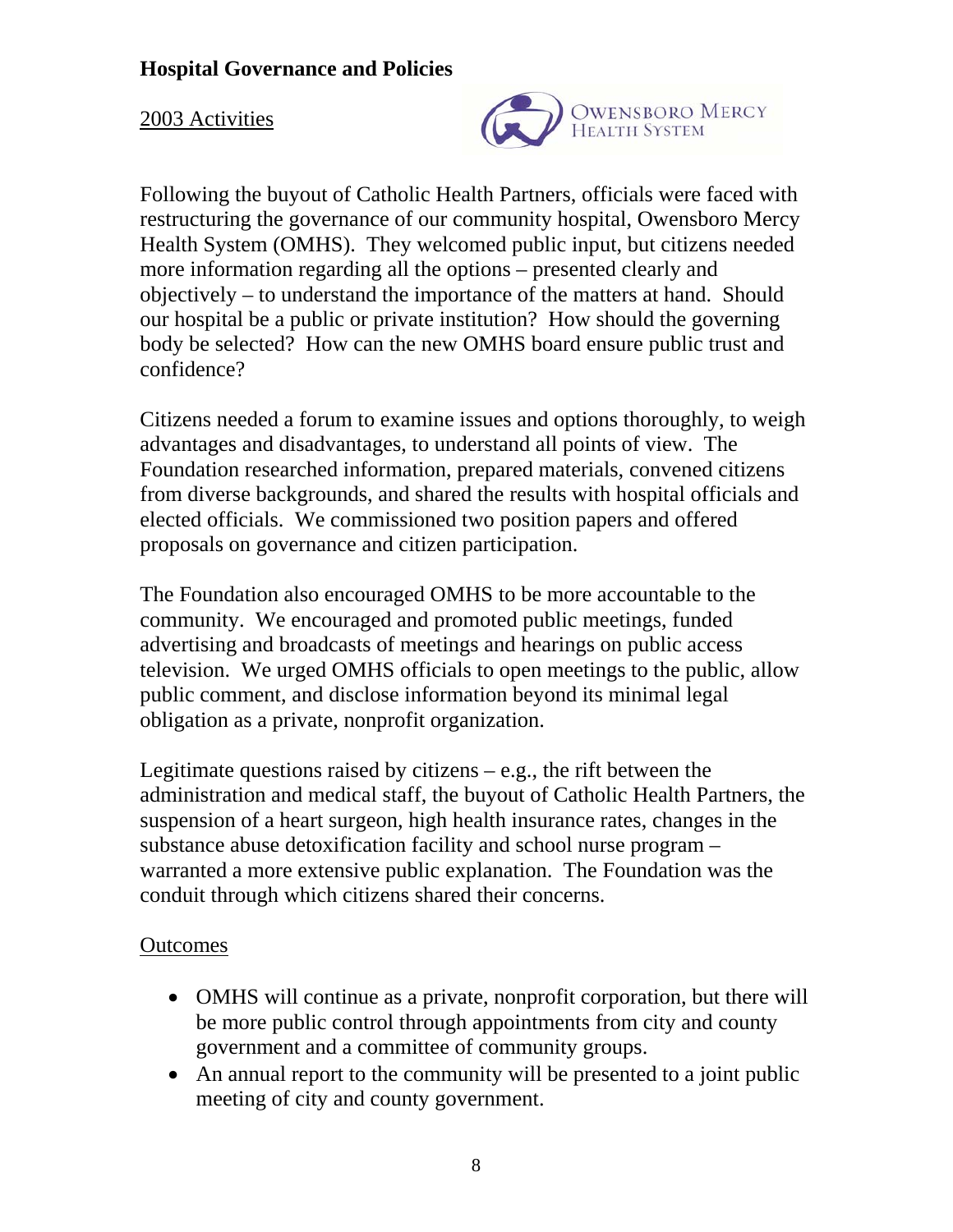- A Community Relations/Accountability Committee will be established.
- Approximately \$8 million in ODCH, Inc. (dissolved following the buyout) assets will be invested in community health.

#### **Lifestyle Summit**

#### 2003 Activities



The University of Kentucky health needs assessment, funded in part by the Foundation (released in August 2000), stressed the connection between poor health and behavioral patterns in Daviess County and surrounding areas. Consequently, the Foundation proposed a community summit on healthy lifestyles to the Healthy Horizons task force and the Foundation president served on the steering committee.

#### **Outcomes**

• Approximately 200 citizens participated in the half-day summit, offering hundreds of ideas for ways to encourage healthy lifestyles (relating to diet, exercise, smoking) in homes and neighborhoods, schools, workplaces, clubs and organizations, and churches throughout the community. Results will be integrated into a five-year community plan.

#### **OPENNESS & THE DEMOCRATIC PROCESS**



#### 2003 Activities

The Foundation commenced plans for a statewide conference: "Openness, Transparency and the Public Interest," tentatively scheduled for October 2004 in Louisville. Journalists, first amendment attorneys, scholars and others were named to an advisory committee. Project manager Bob Darrell will develop topics, recruit panelists, arrange facilities, and coordinate logistics. We hope for significant financial support from foundations connected with the state's leading newspapers.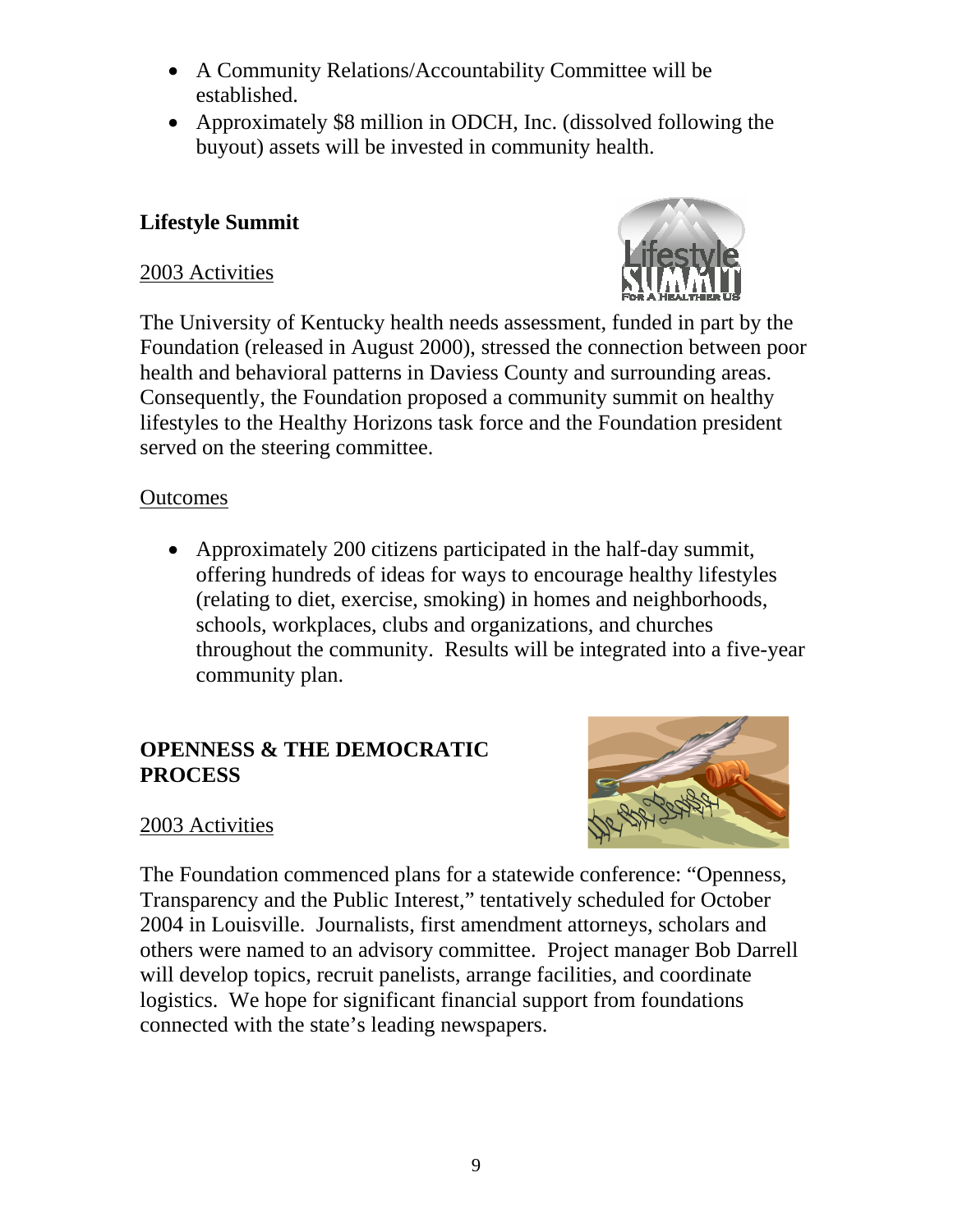#### **RACE-ETHNIC RELATIONS**



The coalition that came together a few years ago to organize a community response to a planned KKK rally continues to meet to examine racial-ethnic challenges facing our community. The Foundation convened and led meetings, invited guest presenters, and more. A recent program featured Ron Crouch, Kentucky State Data Center, who presented current comparisons on white-minority educational attainment, income, and employment, among other information.

#### **Outcomes**

- Enhanced dialogue between people of diverse racial and ethnic backgrounds
- Enhanced awareness of issues, disparities, and challenges
- Enhanced working relationships between representatives of institutions and agencies that serve the minority community

## **WORLD AFFAIRS**



The Foundation provided leadership, financial and administrative support for the nascent Owensboro Area World Affairs Council.

We organized a community dialogue on Iraq and the Aftermath (using materials from the Public Conversations Project). We organized, promoted, and broadcast a public panel discussion ("When do we send in the troops?") featuring representatives of local higher education institutions.

- The Council attracted 35 members
- Several hundred people attended Council programs
- Post-forum questionnaire results were shared with federal legislators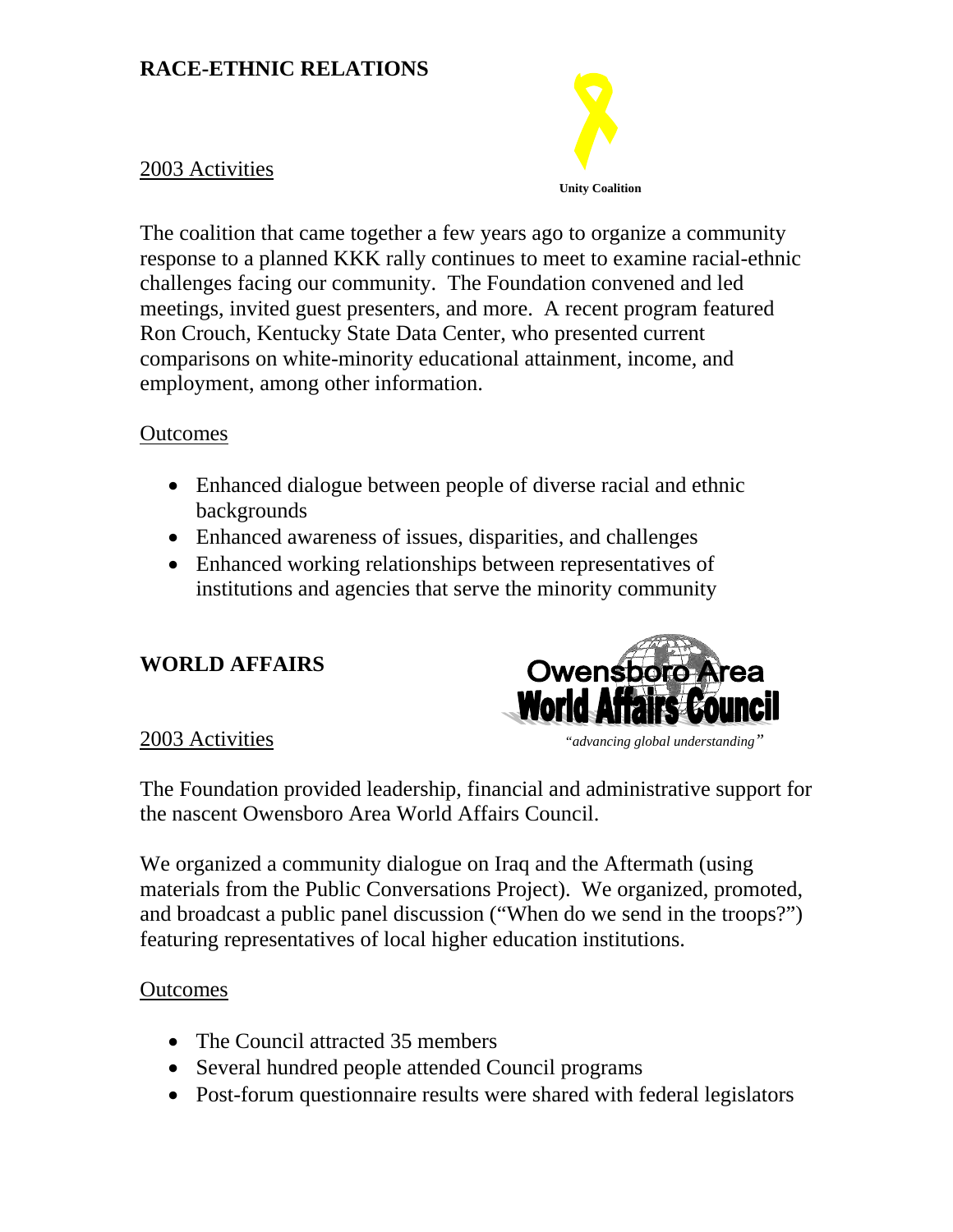## **COMMUNICATIONS & PUBLIC RELATIONS**

#### 2003 Activities

#### **Web Site**



The Foundation took steps to add an interactive

dimension to its web site, [www.plfo.org.](http://www.plfo.org/) This may include a process for subscribing to a new Foundation publication, contributing views, chatting with others regarding issues of concern, responding to surveys, and more.

#### **Networking**

The Foundation staff is active in many community organizations and is invited routinely to meetings, news conferences, banquets, receptions, ceremonies, and more. We serve on boards, committees and task forces; attend public meetings/hearings, conferences, workshops, and more. Elected officials and candidates for office turn to us for background on issues or to assist with community-wide campaigns.

Networking enhances our knowledge of community affairs, enriches relationships, and exposes more people to our work.

## **News Coverage**

The work of our Foundation, and organizations we support, continues to attract considerable news coverage and editorial support.

## **TPI Panel**

The Foundation was featured as a small city case study on advocacy in philanthropy during a TPI (The Philanthropic Initiative) panel discussion conducted in Boston. Our Foundation president was joined on the panel by CEO's of the Pew Charitable Trust, Hudson Institute, and Blue Cross Blue Shield Foundation of Massachusetts.

#### **Awards**

Several agencies and community groups extended special recognition to the Foundation, including the Human Relations Commission, Neighborhood Alliance, PRIDE, Owensboro-Daviess County Parks Foundation, and others.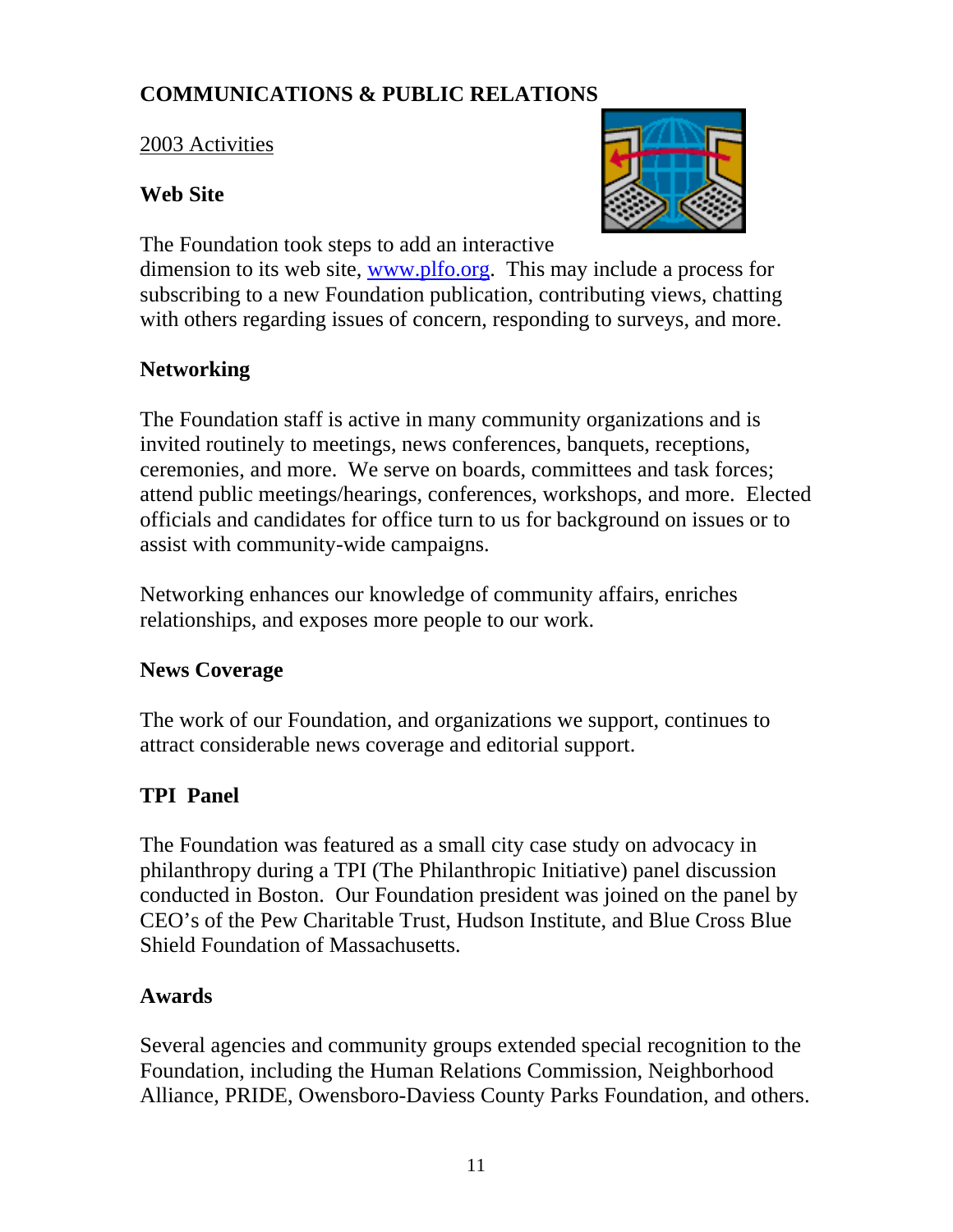#### **ADMINISTRATION**

2003 Activities

#### **Classification**



The Foundation received certification of an IRS change in designation to an "operating" foundation. Although we may still award grants, this change reflects the foundation's emphasis on self-directed projects, research, and support of citizen groups.

## **Strategic Planning**

The Foundation retained consultant Maryl Levine to facilitate a strategic planning process. We supplemented this exercise with a survey to more than 80 opinion leaders from our community and beyond. Included in the initiatives resulting from these projects:

- The foundation will be adding more non-family directors to its board of directors
- The foundation will place greater emphasis on a "citizen-driven" model to underscore the importance of citizens and organizations setting their own agendas and embracing a stronger sense of ownership in their work.
- The foundation will develop a publication to better inform citizens of issues that affect their lives and their community.

#### **Assets Management**

A generous contribution from the John and Marjorie Hager Charitable Fund teamed with a market turn around to increase the Foundation corpus after a period of shrinkage. As of December 31, 2003 our account managers (Moran Group of Naples, Florida) reported Foundation assets at more than \$6.6 million.

#### **Office Enhancements**

Foundation employee Beverly Mills and volunteer designer Beth Simmons contributed their expertise and creativity to enhance our conference room décor.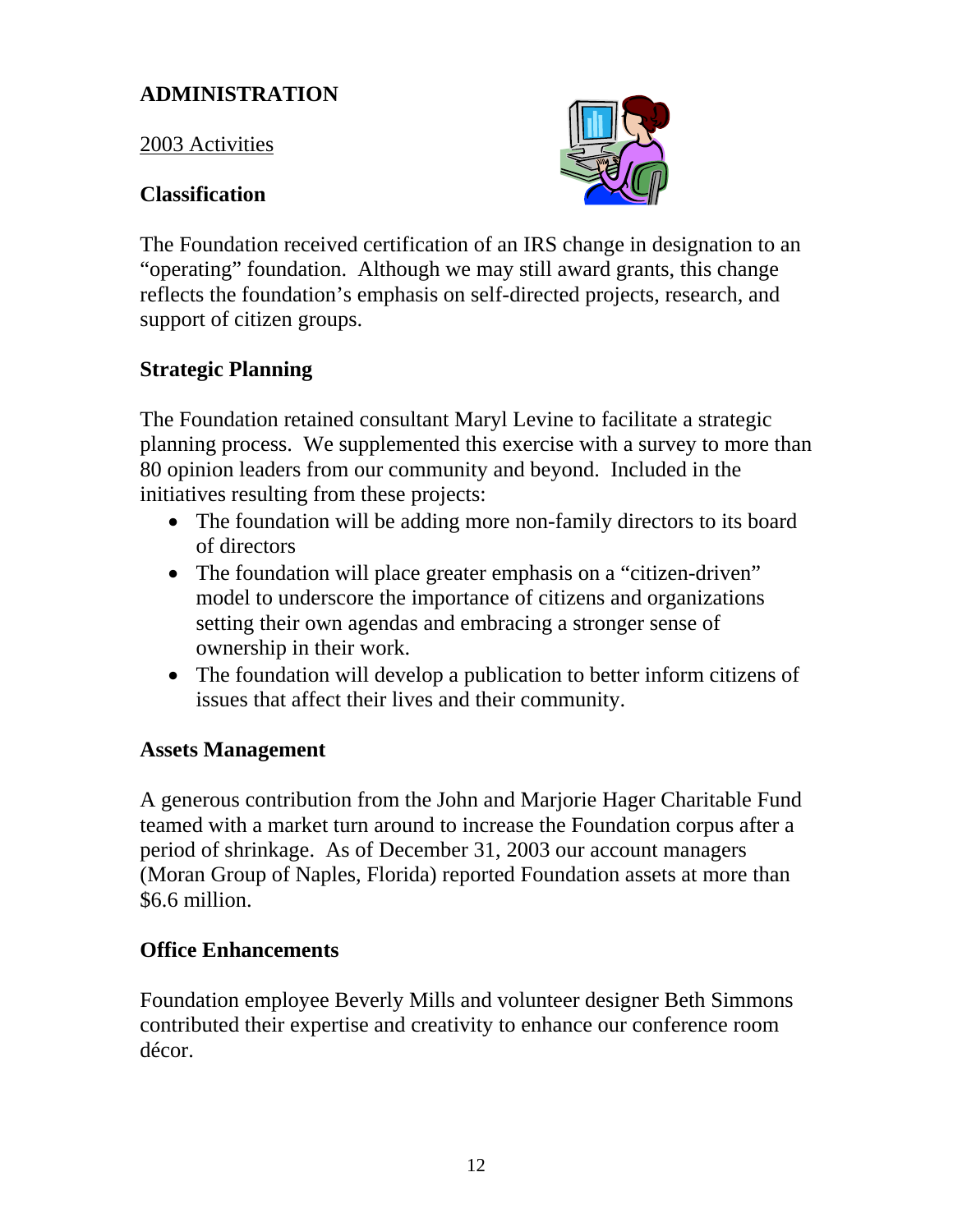#### **Operating Enhancements**

In 2003, the Foundation employed three full-time employees and one parttime employee. Operating and expenses totaled approximately \$350,000.

#### **Committees**

The Foundation expanded its committee system to include Technology, Budget-Financial, Personnel, Strategic Planning, Communications, and more.